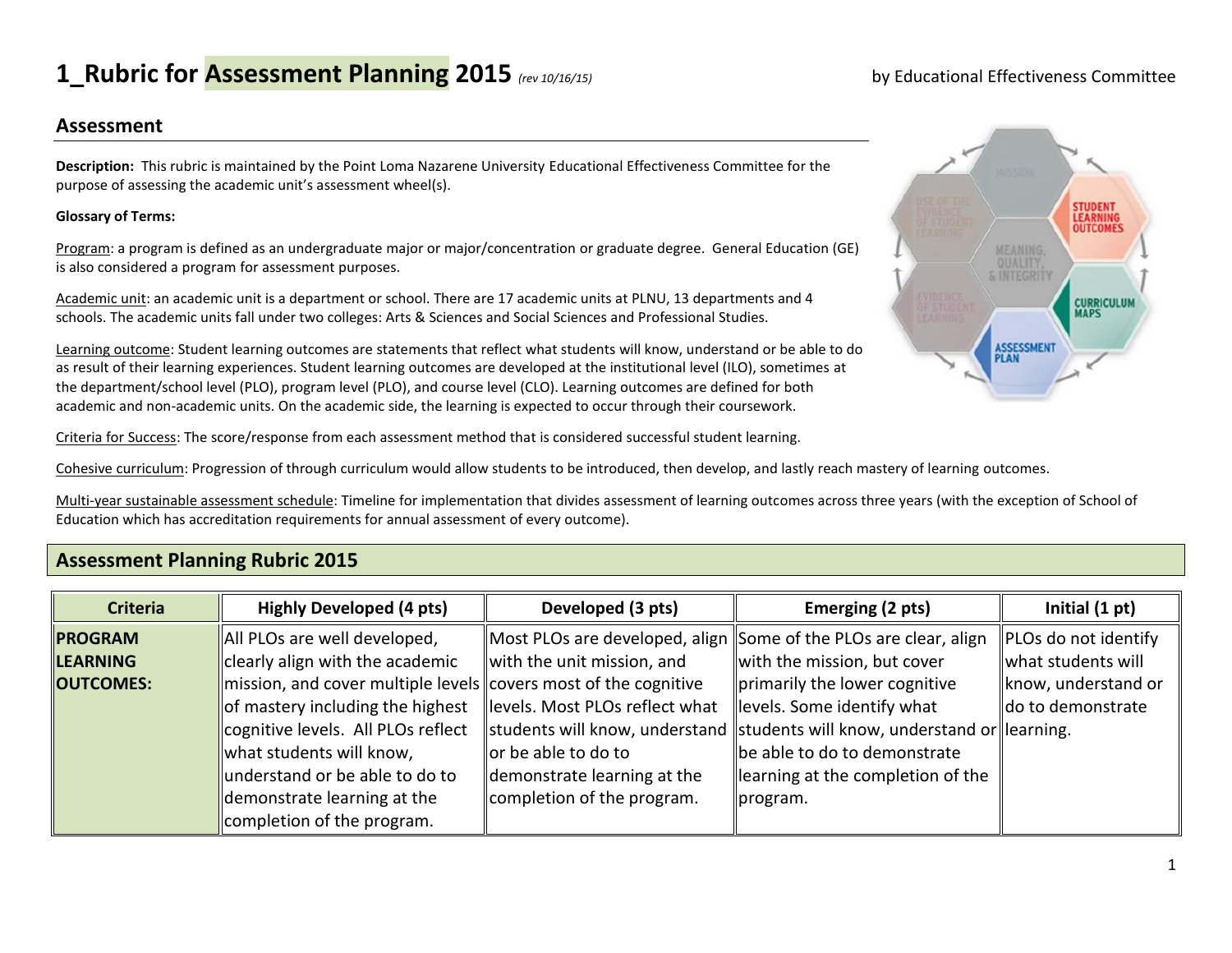| <b>Criteria</b>                                                                  | <b>Highly Developed (4 pts)</b>                                                                                                                                                                                                                                                                                                                                                                      | Developed (3 pts)                                                                                                                                                                                                                                                                                                                                                                 | Emerging (2 pts)                                                                                                                                                                                                                                             | Initial (1 pt)                                                                                                                       |
|----------------------------------------------------------------------------------|------------------------------------------------------------------------------------------------------------------------------------------------------------------------------------------------------------------------------------------------------------------------------------------------------------------------------------------------------------------------------------------------------|-----------------------------------------------------------------------------------------------------------------------------------------------------------------------------------------------------------------------------------------------------------------------------------------------------------------------------------------------------------------------------------|--------------------------------------------------------------------------------------------------------------------------------------------------------------------------------------------------------------------------------------------------------------|--------------------------------------------------------------------------------------------------------------------------------------|
| <b>COURSE</b><br><b>LEARNING</b><br><b>OUTCOMES</b><br>(Syllabus):               | All CLOs are well developed and<br>clearly identified in the program<br>syllabi. All PLOs identified in the<br>curriculum map, including core<br>competencies, are in the<br>specified appropriate course<br>syllabus either separately or<br>embedded in the CLOs.<br>Assignments are appropriate for<br>the CLOs and embedded PLOs<br>and level of mastery.                                        | Most CLOs are developed, and<br>clearly identified in the<br>program syllabi. Most of the<br>PLOs identified in the<br>curriculum map are in the<br>specified course syllabus and<br>appropriate assignments are<br>aligned with the CLOs and level<br>of mastery.                                                                                                                | Some CLOs are in the syllabi and<br>partially aligned with the PLOs.<br>Some of the CLOs identified in the<br>curriculum map are in the<br>specified course syllabi. The<br>assignments are not clearly<br>aligned with the CLOs or the level<br>of mastery. | The CLOs are missing<br>from the syllabi.                                                                                            |
| <b>CURRICULUM MAP:</b><br>Alignment of<br>courses to PLOs on a<br>curriculum map | PLOs are aligned to designated<br>courses. Mastery levels (I, D, M)<br>of each outcome are presented in each outcome are not<br>a curriculum map showing<br>sequential progression<br>throughout the curriculum<br>leading to a cohesive curriculum.                                                                                                                                                 | PLOs aligned to courses, but<br>levels of mastery (I, D, M) of<br>sequential. The curriculum map<br>does not lead to a cohesive<br>curriculum.                                                                                                                                                                                                                                    | Not all of the PLOs are aligned to<br>courses in a curriculum map. The<br>levels of mastery (I, D, M) are<br>missing for some of the PLOs. The<br>curriculum map does not present<br>a cohesive curriculum.                                                  | No curriculum map<br>presented.                                                                                                      |
| <b>PLAN: Multi-Year</b><br>assessment plan                                       | A well-developed multi-year<br>assessment plan that identifies<br>where, when, and how all of the<br>PLOs, GELOs and CCs will be<br>assessed over a three year cycle.<br>The plan requires an appropriate<br>level of assessment activities and<br>is clear and well developed.<br>The assessment plan, at a<br>minimum, must include one<br>direct assessment at the Mastery<br>level for each PLO. | A multi-year assessment plan<br>that identifies where & when<br>most of the PLOs, GELOs and<br>CCs will be assessed over a<br>three year cycle.<br>The plan requires an<br>appropriate level of assessment<br>activities and is clear and well<br>developed.<br>The assessment plan, at a<br>minimum, must include one<br>direct assessment at the<br>Mastery level for each PLO. | An assessment plan is presented<br>that is not sustainable or is<br>incomplete. Assessment<br>activities are unclear with regard<br>to PLO, GELO and CC alignment,<br>assessment data and timelines.                                                         | The report does not<br>include a multi-year,<br>sustainable<br>assessment schedule.<br>Or<br>An assessment plan is<br>not presented. |